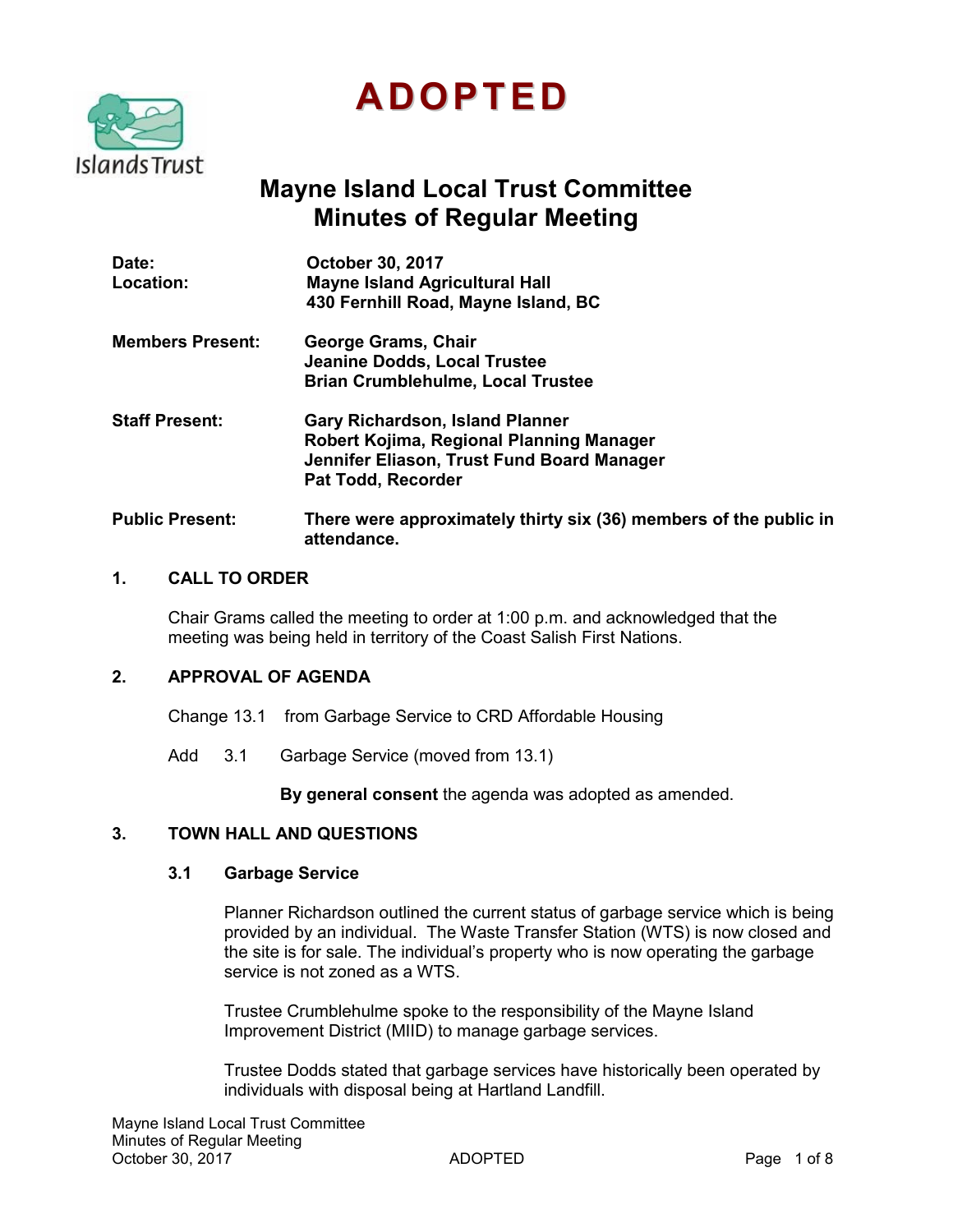**Dave Maude**, current service provider, reviewed discussions with Bylaw Enforcement and questioned the interpretation of a WTS. The definition of waste materials on a vehicle equating to a WTS could be applied to a number of island properties. There is no interest in applying for a Temporary Use Permit (TUP) only approval to park the truck for one night prior to taking garbage off island.

Regional Planning Manager (RPM) Kojima spoke to bylaw enforcement on the storage of waste materials on a residential property. Bins located at business sites are considered part of a commercial operation. LTC would be responsible to zone land for WTS.

**Debra Bell** cited the need for a long term solution and suggested that the MIID buy the property currently zoned as WTS and lease back to an operator. It was questioned as to how to ensure garbage leaves island day after collection.

**Lee-Ann McKintuck** spoke to the current service being consistent and well managed and questioned Islands Trust purchasing the property.

RPM Kojima clarified that the LTC cannot buy or lease land however the Capital Regional District (CRD) can do so.

**Deb Foote** questioned setting a precedent if exemption made for one type of business and supported proper zoning for a WTS.

**Annette Witteman** spoke favourably of the current service and support of a variance so service can continue. There should be no smell to garbage as green waste is not allowed and maybe increased education as to what can and cannot be included in garbage would help. The significant costs of a TUP application with no guarantee of approval - is a factor for consideration.

**Chris Roehrig** asked if a bylaw could be designed to meet the current operation structure.

RPM Kojima stated that bylaw could be amended.

Trustee Crumblehulme informed the Local Trust Committee (LTC) that there is an Ad Hoc Committee looking at options.

**Dave Maude** reviewed discussions with the owner of WTS property and costs to purchase or lease are significant which would then be reflected in the cost of service. It is not feasible to collect and remove garbage on same day and many contractors have waste materials on their trucks at home prior to taking off island.

Chair Grams asked if Trustees had any instructions for the operator.

Trustee Dodds spoke of acquiring a staff report detailing how to manage all forms of waste.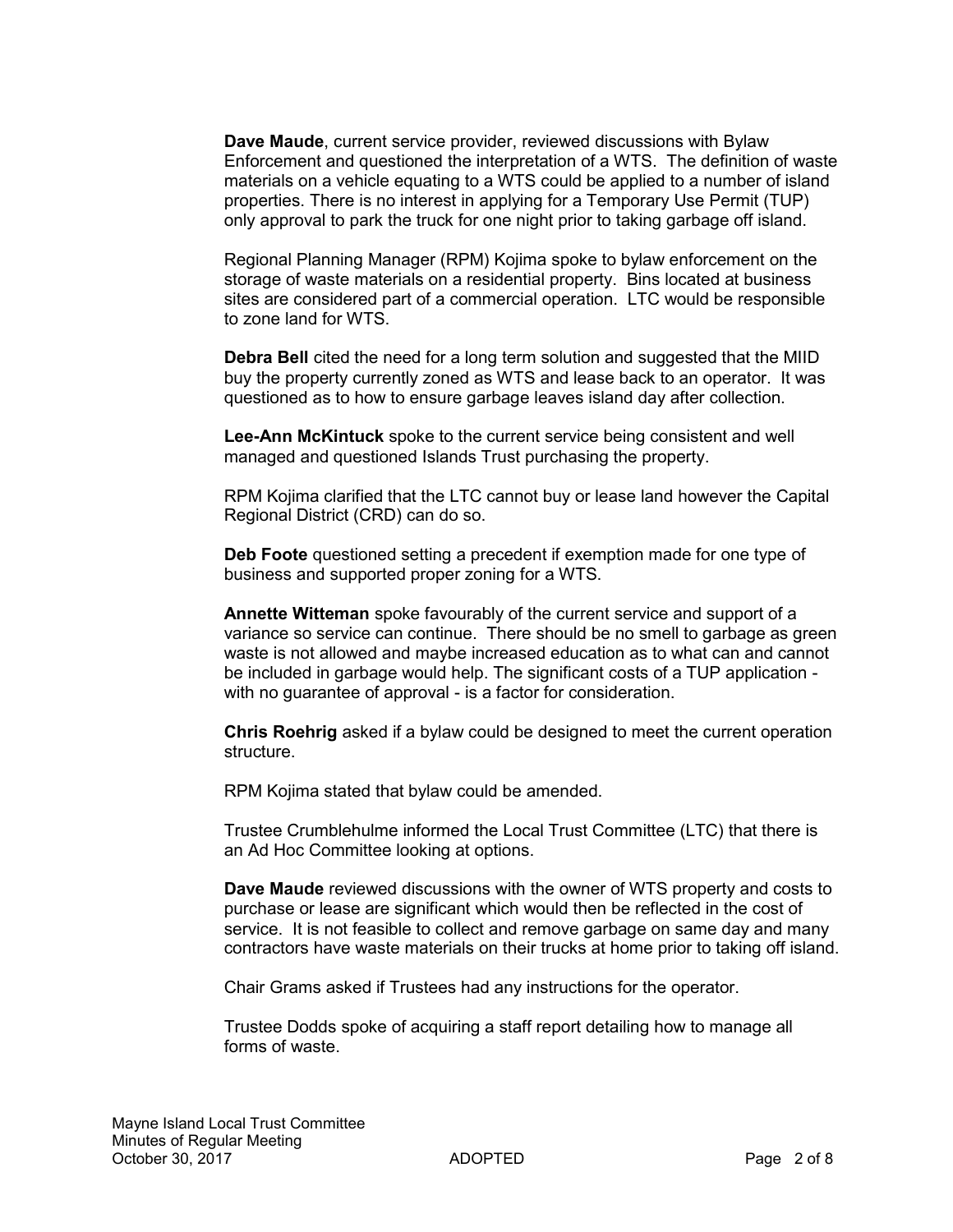Trustee Crumblehulme supported a report of legal options and queried the LTC facilitating a meeting with MIID.

# **4. COMMUNITY INFORMATION MEETING**

#### **4.1 Commercial Land Use Review**

Planner Richardson presented a number of slides outlining the background and recommendations of the 2011 Commercial Land Use review.

Trustee Crumblehulme spoke of Fernhill Road being a primary commercial site.

Trustee Dodds questioned the next step in review process.

Planner Richardson reported that comments and information from this meeting would be collected and a report presented at next LTC meeting.

**Deb Foote** (member of Task Force) emphasized the need to review and clarify the OCP. Some items to address are farm stands, adherence to "goods produced on Mayne Island" and signage on trees and poles.

**Chris Roehrig** questioned if amending the OCP with more restrictive language is a good plan.

**Kathy Warning**, specific to Reef Bay Holdings site, said it has always been considered Commercial.

**Annette Witteman** spoke in support of clarification. Applications for rezoning are costly, especially for a home based occupation, and there is no guarantee of approval.

The co-owner of Mayne Inn questioned if applications within the boundaries of Miners Bay core could be fast tracked.

RPM Kojima stated Comprehensive Zoning with designated boundaries and policies would provide guidance to Planners and Trustees

**Debbie Lancaster** spoke in favour of Miners Bay as commercial core and would like her property to be included within boundary in addition to the importance of clarifying policies in the OCP and ensuring zoning of residential and commercial.

**Jim Heshedahl** (neighbour of Lancaster property) raised concern with designating site as Residential and Commercial as development could impact on aesthetics of property.

Trustee Crumblehulme stated importance of Home Occupations keeping a "low profile" to maintain nature of island – commercial development generally is more visible and in some aspects rezoning can be streamlined.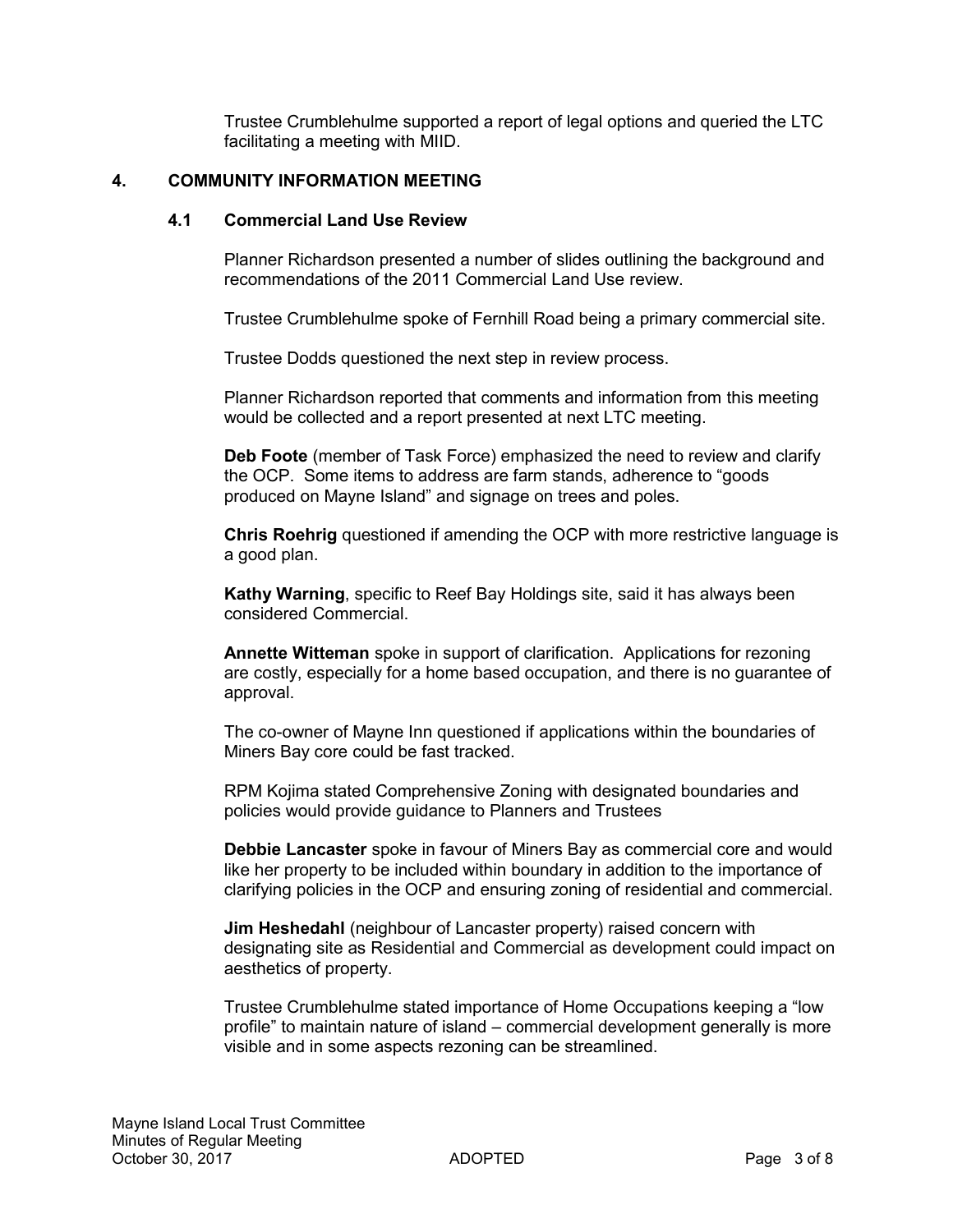#### **5. PUBLIC HEARING** none

# **6. MINUTES**

# **6.1 Local Trust Committee Minutes Dated September 18, 2017 (for Adoption)**

**By general consent** the Local Trust Committee meeting minutes of September 18, 2017 were adopted.

- **6.2 Section 26 Resolutions-without-meeting Report** none
- **6.3 Advisory Planning Commission Minutes**  none

# **7. BUSINESS ARISING FROM THE MINUTES**

## **7.1 Follow-up Action List Dated October 2017**

Planner Richardson reports that work is underway on Montrose ditching. Water course will be mapped after rain for Riparian Area Regulation (RAR. All other items are done or ongoing.

#### **8. DELEGATIONS**

none

## **9. CORRESPONDENCE**

*Correspondence received concerning current applications or projects is posted to the LTC webpage*

none

## **10. APPLICATIONS AND REFERRALS**

## **10.1 Islands Trust Fund 5-year Plan - RFD & Referral**

Jennifer Eliason, Islands Trust Fund Manager (ITF), reviewed the 5 year plan which by statute must be submitted to the Ministry of Municipal Affairs and Housing.

The document addresses policies on acquisition, management and disposal of property, investment of money, goals for major acquisition and other matters as required.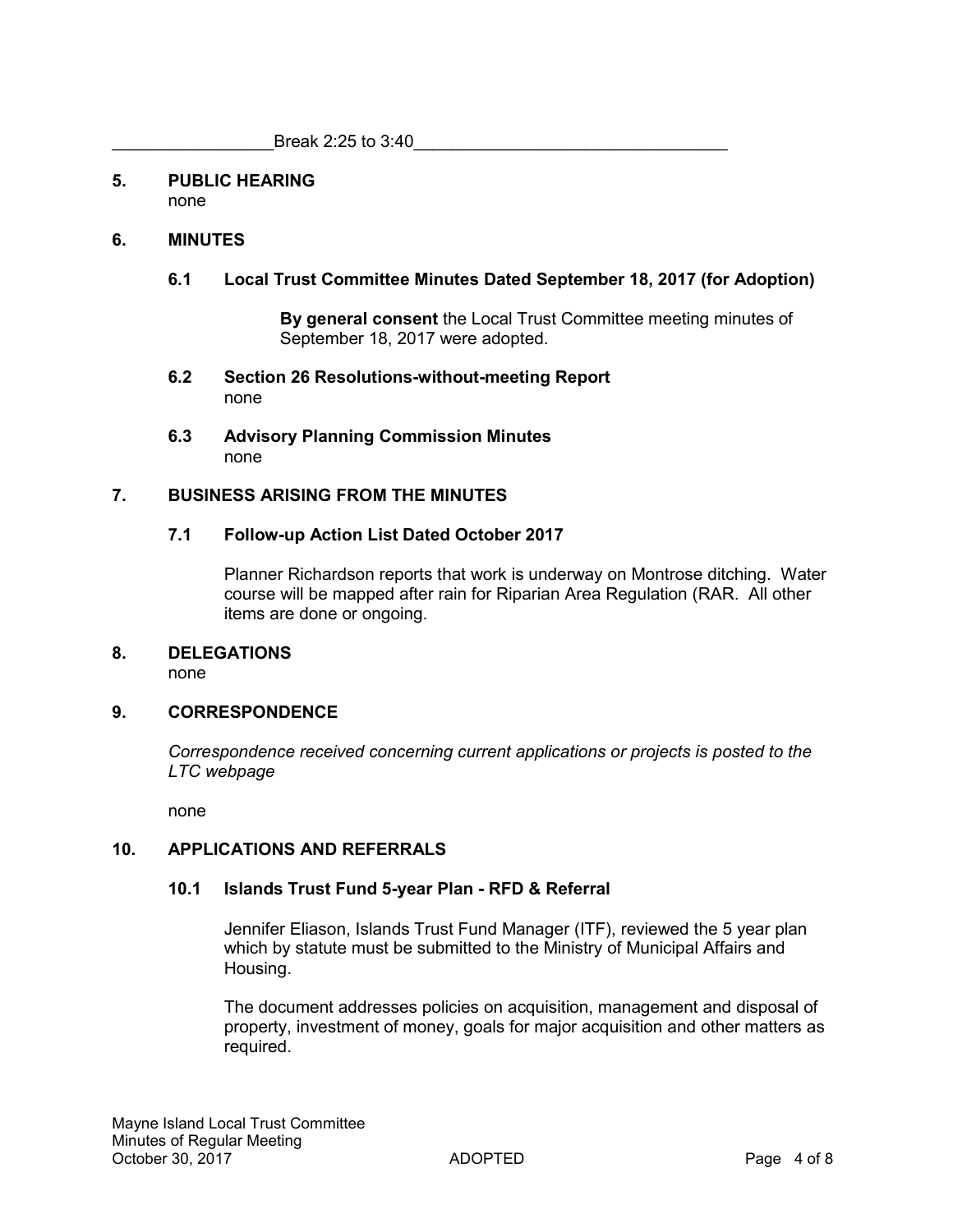# **MA-2017-039**

## **It was Moved and Seconded**

That the Mayne Island Local Trust Committee receive the draft Islands Trust Fund Plan for information.

#### **CARRIED**

## **10.2 Islands Trust Fund Regional Conservation Plan (2018-2027) - Referral**

ITF Manager Eliason spoke to the draft Conservation Plan. This is the first 10 year plan and the report was prepared by Kate Emmings, Ecosystem Protection Specialist.

Goals are:

- 1. Identify, investigate and communicate about important natural areas to generate action on conservation priorities.
- 2. Strengthen relationships with First Nations to identify and collaborate on shared conservation goals.
- 3. Continue to secure and manage Trust Fund Board lands and conservation covenants to maximize ecological integrity.
- 4. Continue to build internal and shared organizational strength and resilience to ensure long term nature conservation in the Islands Trust Area.

Discussion addressed loss of trees and options/incentives to conserve trees. There is a 5 acre minimum for a covenant. OCP policies could identify protected land. A significant issue for the island is Fallow Deer as they destroy trees.

## **10.3 North Pender Island Local Trust Committee Bylaws No. 214 & 215 Referral**

# **MA-2017-040**

#### **It was Moved and Seconded**

That the Mayne Island Local Trust Committee interests are unaffected by North Pender Island Local Trust Committee Bylaws No. 214 and 215.

## **CARRIED**

#### **10.4 North Pender Island Local Trust Committee Bylaws No. 211 & 212 Referral**

#### **MA-2017-041**

## **It was Moved and Seconded**

That the Mayne Island Local Trust Committee interests are unaffected by North Pender Island Local Trust Committee Bylaws No. 211 and 212.

## **CARRIED**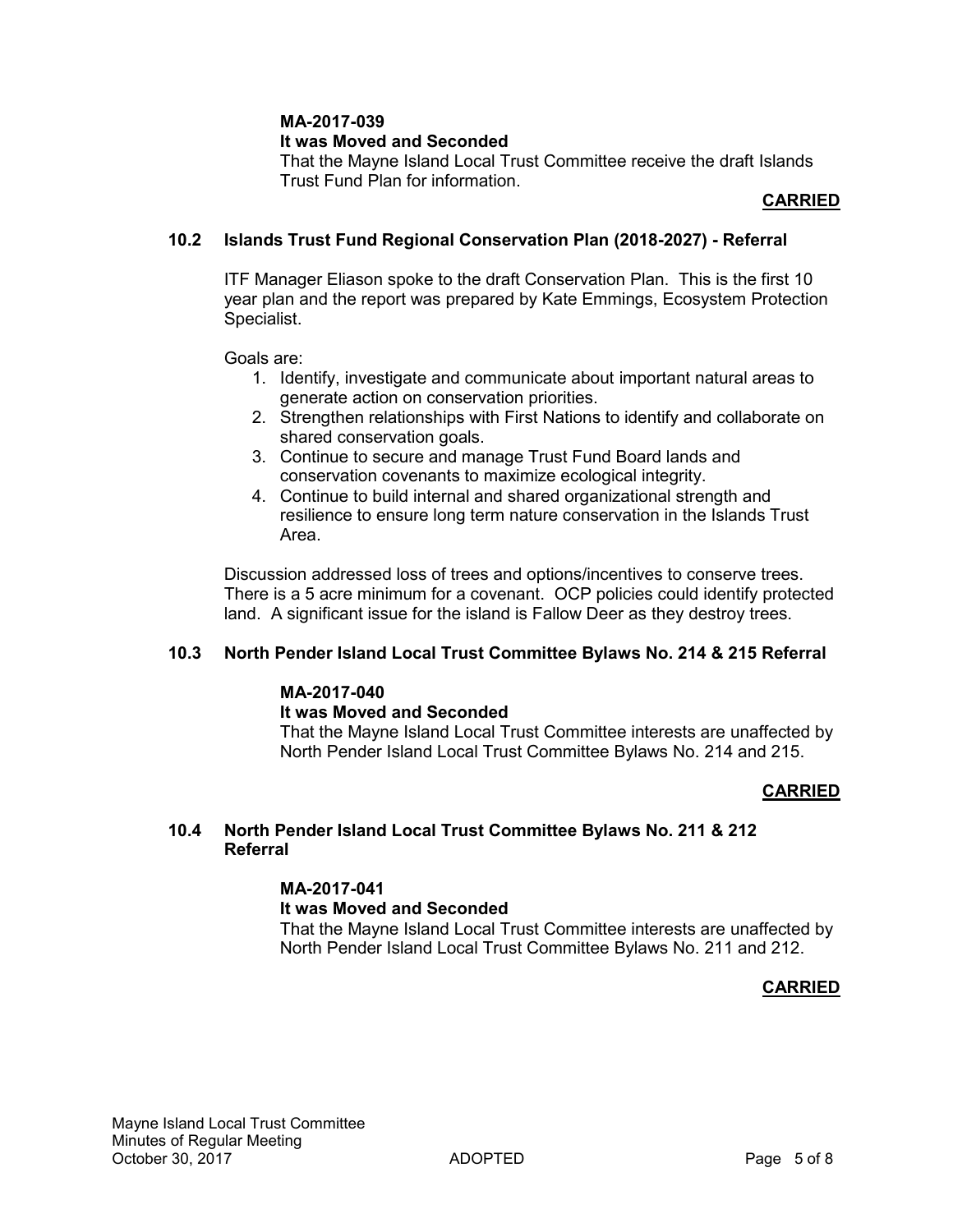# **10.5 Salt Spring Island Local Trust Committee Bylaw No. 507 Referral**

# **MA-2017-042**

# **It was Moved and Seconded**

That Mayne Island Local Trust Committee interests are not affected by Salt Spring Island Local Trust Committee Bylaw No. 507.

**CARRIED**

Trustee Dodds recused herself for the next agenda item due to conflict of interest.

### **10.6 MA-RZ-2017.1 (Reef Bay Holdings) - Staff Report**

Planner Richardson detailed the rezoning application. Current zoning is restrictive as to uses and the applicant is asking for the full range of Commercial Zone 1 usages. The site is within a Development Permit area and C1 zoning would give increased flexibility.

The applicant spoke in support of the staff report and stated that under the current zoning, the property is underutilized.

# **MA-2017-043**

## **It was Moved and Seconded**

That the Mayne Island Local Trust Committee direct staff to prepare a draft bylaw for the Local Trust Committee's consideration changing the zoning of Lot 36, Section 6, Mayne Island, Cowichan District, Plan 22057 from C1(a) to C1 with a limit on the area that can be used for retail use.

## **CARRIED**

Trustee Dodds rejoined the meeting.

#### **11. LOCAL TRUST COMMITTEE PROJECTS** none

#### **12. REPORTS**

#### **12.1 Work Program Reports**

#### 12.1.1 Top Priorities Report Dated October 2017

Planner Richardson spoke to priorities and that Waste Disposal could be added to the Projects List.

#### **MA-2017-44**

#### **It was Moved and Seconded**

That the Mayne Island Local Trust Committee direct staff to add Solid Waste Management to the projects list.

#### **CARRIED**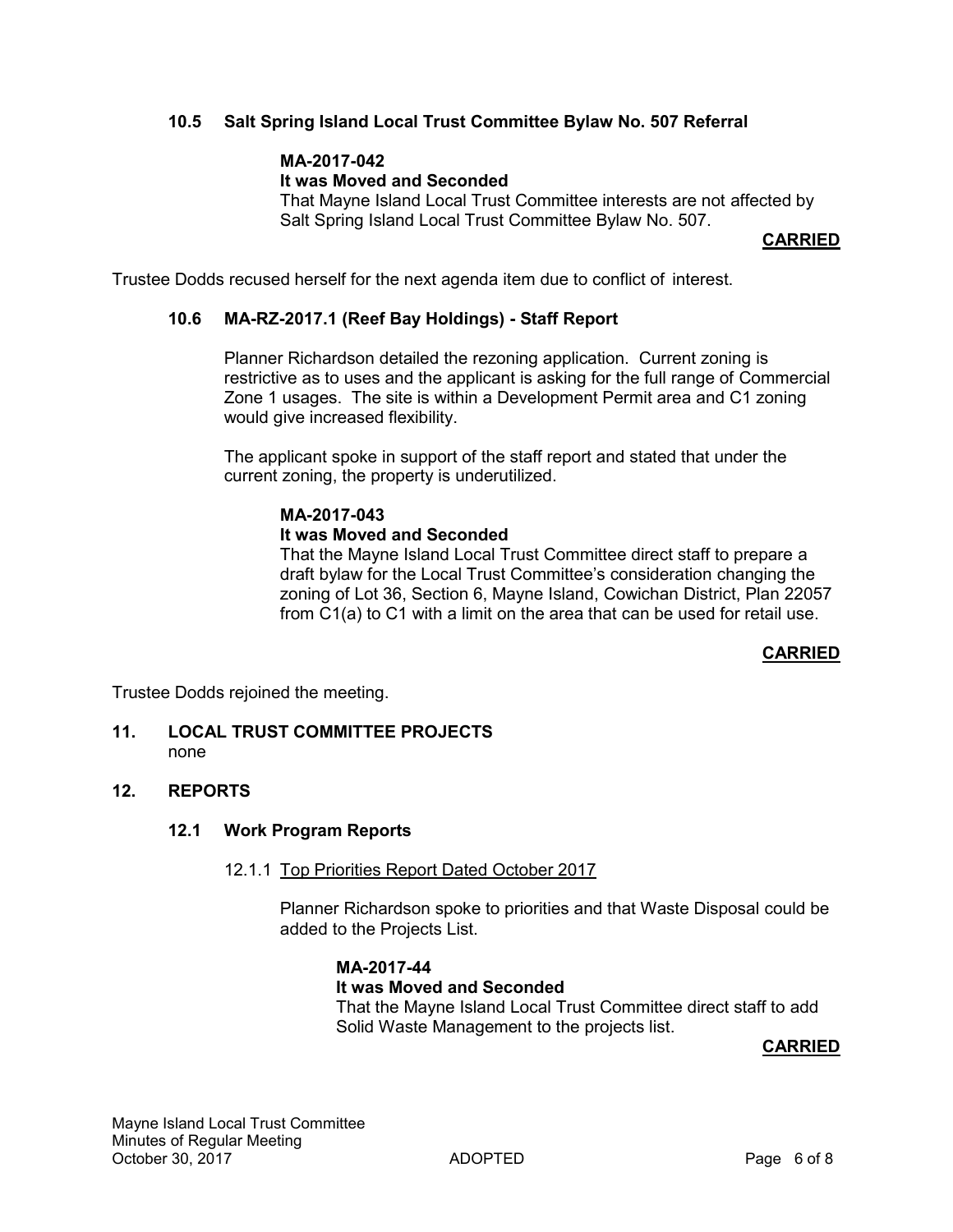# **MA-2017-045**

# **It was Moved and Seconded**

That the Mayne Island Local Trust Committee recommend to suspend Bylaw Enforcement regarding Waste Transfer Station on 484 Cherry Tree Bay Road, subject to a meeting with Mayne Island Improvement District Board of Directors, for a six month period.

# **CARRIED**

# 12.1.2 Projects List Report Dated October 2017

Planner Richardson reports projects are progressing.

# **12.2 Applications Report Dated October 2017**

Received for information.

# **12.3 Trustee and Local Expense Report Dated August 2017**

Received for information.

# **12.4 Adopted Policies and Standing Resolutions**

Received for information.

# **12.5 Local Trust Committee Webpage**

Will be updated according to meeting discussion/actions.

## **12.6 Chair's Report**

Chair Grams commented that the Executive Committee is working on the agenda for the December Trust Council meeting.

## **12.7 Trustee Report**

Trustee Dodds reported that to date, 150 fallow deer have been eradicated. There was one incident with a property owner however the Conservation Officer came to the island and the issue was resolved.

Trustee Crumblehulme spoke to the CRD Economic Sustainability individual island presentations, which are almost completed and have been very well received.

## **12.8 Trust Fund Board Report Dated October 2017**

Received for information.